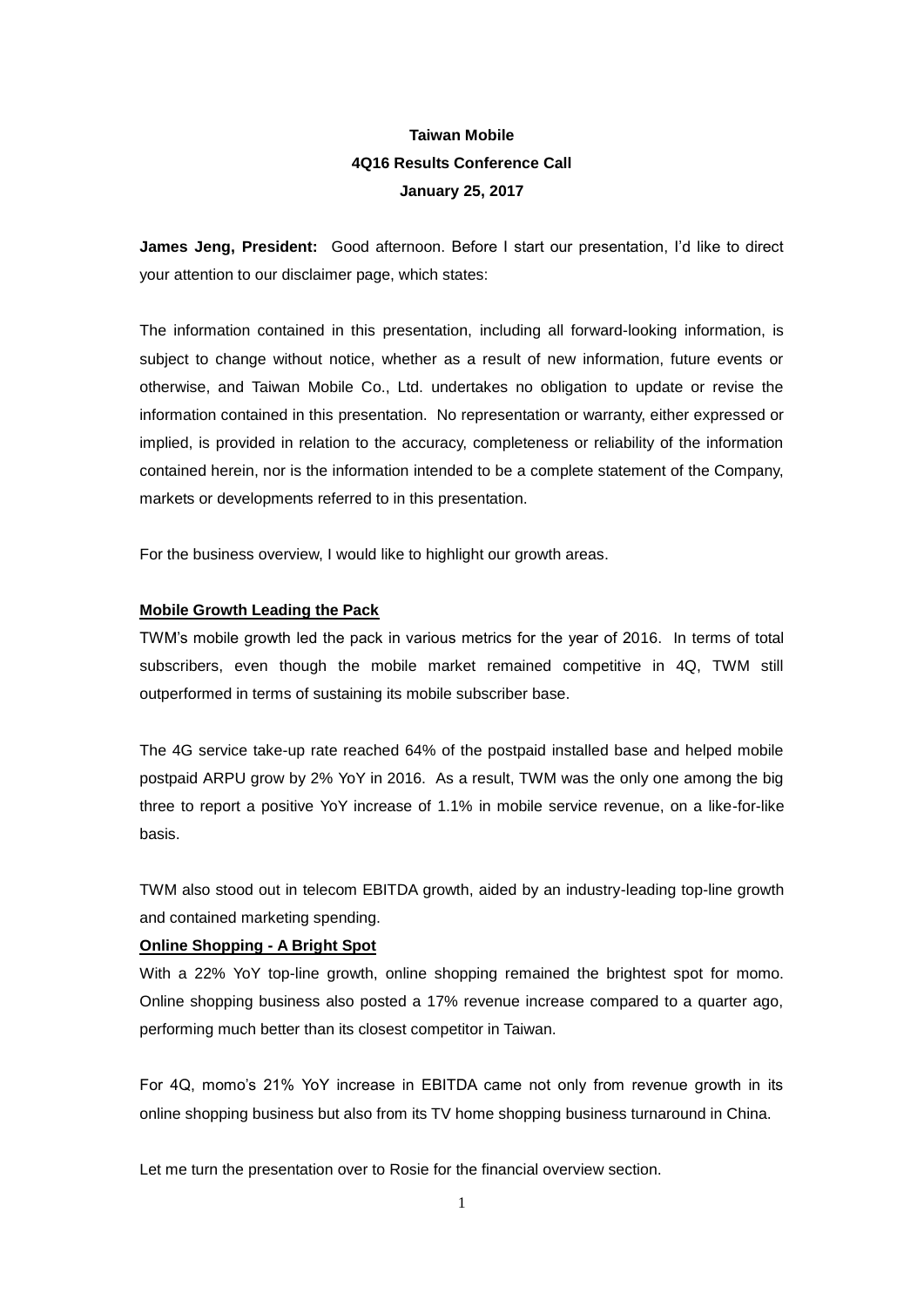### **Performance by Business**

**Rosie Yu, CFO & Spokesperson:** EBITDA increases in telecom business and momo were already elaborated on earlier by James.

On the cable front, drops in 4Q revenue and EBITDA were mainly due to the price competition from the new entrants in the Taipei County service area. However, we expect competition to subside by the end of 2017 given the new entrants' financial constraints.

Despite our CATV operations encountering headwind, we still managed to grow our consolidated EBITDA by 5% YoY in 4Q, supported by 5% growth in telecom EBITDA and 21% increase in momo's EBITDA.

### **Results Summary**

### 4Q16

In spite of a sequential decrease resulting from a full-quarter impact associated with iPhone 7, 4Q16 EBITDA grew 5% compared to a year ago, credited to savings in handset subsidies and disciplined network opex and marketing expenses.

### 2016 Full-Year

For full-year 2016, the respective 5% and 7% YoY increases in EBITDA and EBIT, both the highest among peers, reflected our better 4G spectrum investment and network deployment strategies. We also posted a healthy 6% increase in pre-tax income for the year. But the oneoff corporate tax reversals in 2015 resulted in a 2% dip in 2016 EPS. That said, EPS for 2016 still came in at NT\$5.63 surpassing our 2016 target by 9%.

### **Balance Sheet Analysis**

Gross debt balance fell to NT\$56.52bn, following a NT\$4.25bn debt repayment made in the quarter. After being partially replaced by the 5-year NT\$10bn zero-coupon convertible bond issued in November of last year, short-term borrowings only accounted for 24% of gross debt from 45% a quarter ago.

The equity component (share option) of the convertible bond issued in 4Q16 increased TWM's capital surplus sequentially.

With short-term debt repayment made in 4Q16, current ratio went up while the ratios of net debt to equity and net debt to EBITDA both came off.

### **Cash Flow Analysis**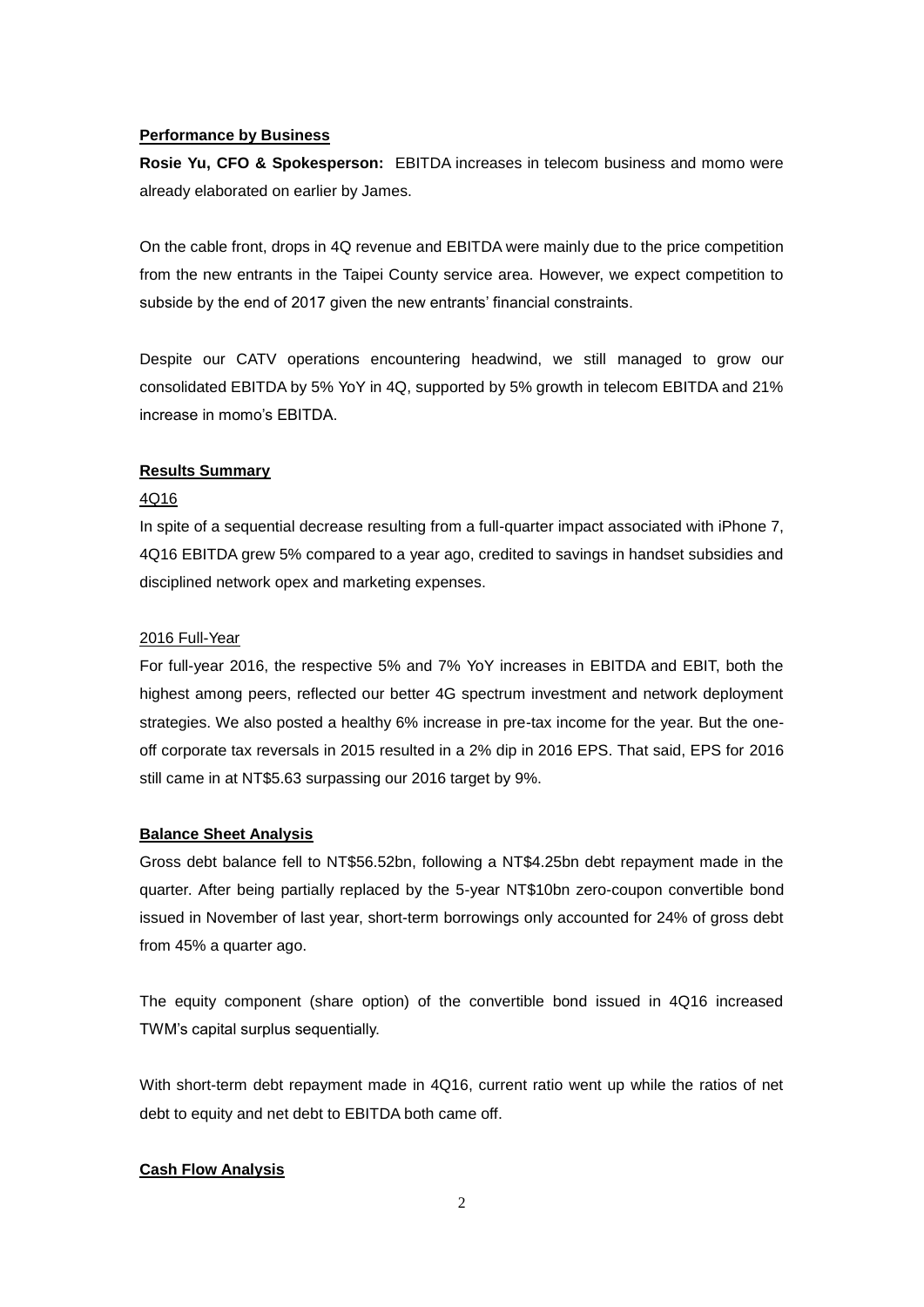2016 Full-Year

Operating cash inflow increased 23% YoY with stronger cash earnings arising from fewer handset subsidies.

Investing cash outflow decreased from a year ago as both 4G network roll-out and spectrum purchases peaked in 2015, despite the receipt of NT\$0.5bn in proceeds from Taiwan High Speed Rail preferred share redemptions in that year.

NT\$4.8bn in total debt was paid down in 2016 aided by rising free cash flow.

In 2016, the ratio of total capex as a percentage of revenue dropped to 9% from 11% a year ago. Full-year FCF netted NT\$21.34bn, up 62% YoY, attributed to higher operating cash inflow and reduced 4G related spectrum and capex spending, translating into an annualized FCF yield of 6%.

Let me turn the presentation back to James for the 2017 Guidance and Event Update.

### **2017 Guidance**

### **James:** *Telecom business*

TWM's mobile business will continue benefiting from rising 4G adoptions. Additionally, valueadded services are estimated to grow by 13% and make up 8% of mobile service revenue in 2017. 4G rate plan and handset subsidy rationalization in an aim to raise 4G investment return will be the focus in 2017. As such, we expect a stable ex-roaming telecom EBITDA in 2017.

In view of APT's (Asia Pacific Telecom) plan to reduce its reliance on TWM's 3/4G networks in compliance with regulations, we anticipate a declining contribution from APT in 2017. We have also factored in a new initiation of the mobile termination rate cut to be implemented by the regulator into our 2017 forecast.

### *Other businesses*

The combined EBITDA of the CATV, momo and other businesses will increase by 1% YoY in 2017 and represent 16% of our total EBITDA.

To sum up, EPS for 2017 is forecasted to come in at NT\$5.28, negatively affected by our projected declining roaming revenue from APT, primarily. Ex-roaming EPS in 2017, however, is projected to rise by 1% YoY.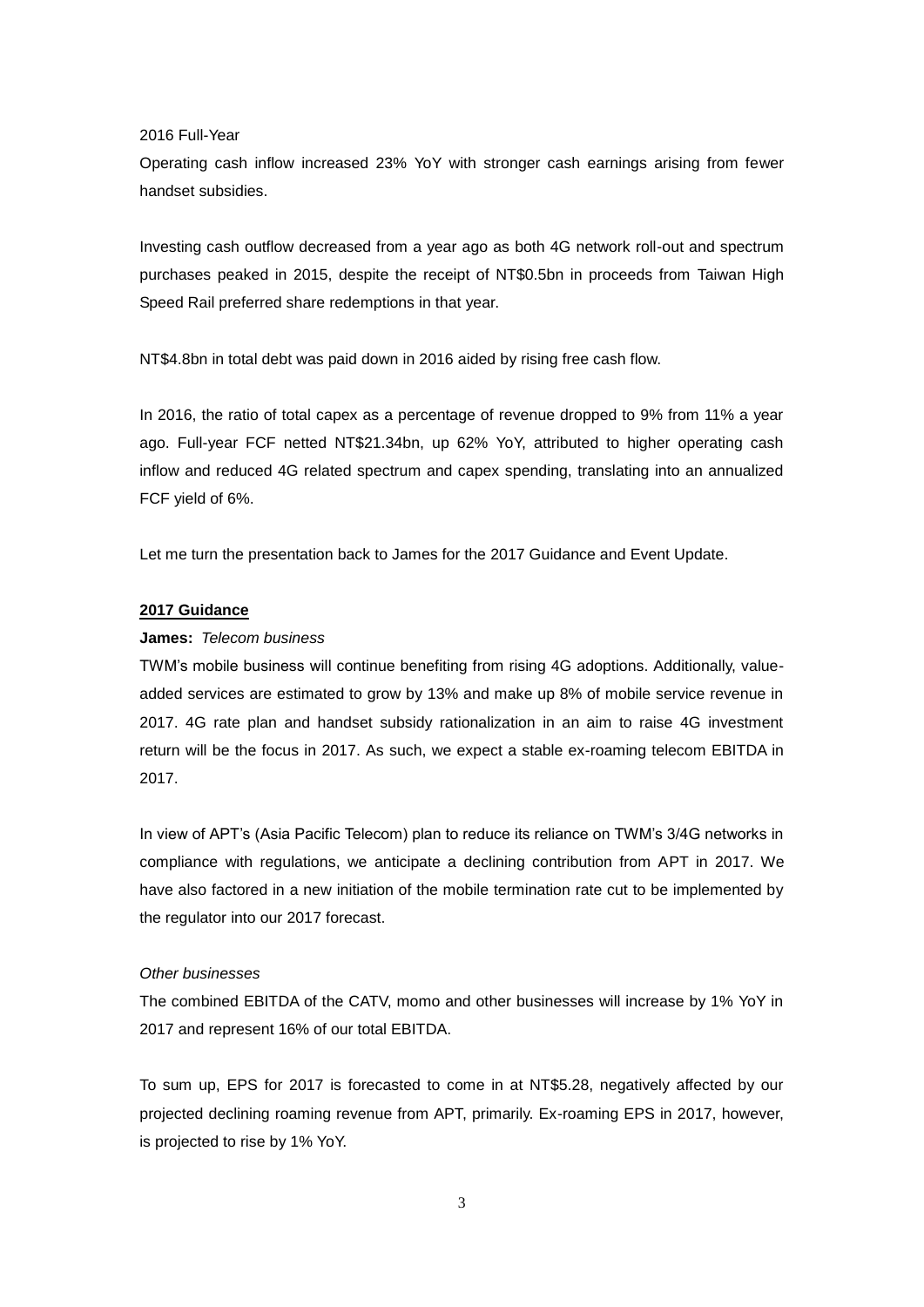### **Event Updates**

TWM's board approved a capex budget of NT\$8.5bn for 2017 with the breakdown details shown in the slide.

For 2017, telecom capex will be down by 17% YoY and that as a percentage of service revenue is forecasted to trend down to 9%. Regarding cable TV, investments in digital set-upboxes will continue to achieve 100% installed base in 2017. momo's capex associated with the new logistic center is tapering off and will be completed this year.

The lower part lists the awards and recognition we've received in the fourth quarter of 2016 for your reference.

### **Key Message**

To wrap up our presentation, this slide summarizes the key message that we would like to deliver:

Our advantage in 4G spectrum and infrastructure investments delivered solid EBITDA growth in 2016. In 2017, we still expect to grow our free cash flow as we continue to invest for growth. Looking ahead, we're committed to sustaining the long-term health of our business so we can deliver above-market returns to our shareholders.

Now I would like to open the floor for the Q&A section.

## **Q & A**

**Varun Ahuja, Credit Suisse:** *Can you comment on the mobile competitive dynamics? Your competitors have said the focus is moving to tiered pricing. So, just wanted to see what you're seeing in terms of competition. And how has been the take-up of the plans of NT\$1399 and above?* 

*How much is the roaming contribution from APT? And will it completely go away in 2017 or will some still be left in 2017?*

*Regarding handset subsidies, given that analysts expect iPhone 8 is going to have a better demand than iPhone 7, so in your forecast, how did you factor that?*

*Can you comment on the mobile termination rate cuts? My understanding is that on voice, it has ended, but the government is proposing more MTR cuts in ADSL charges. Given that you made comment in your forecast that you're factoring in MTR cuts, so*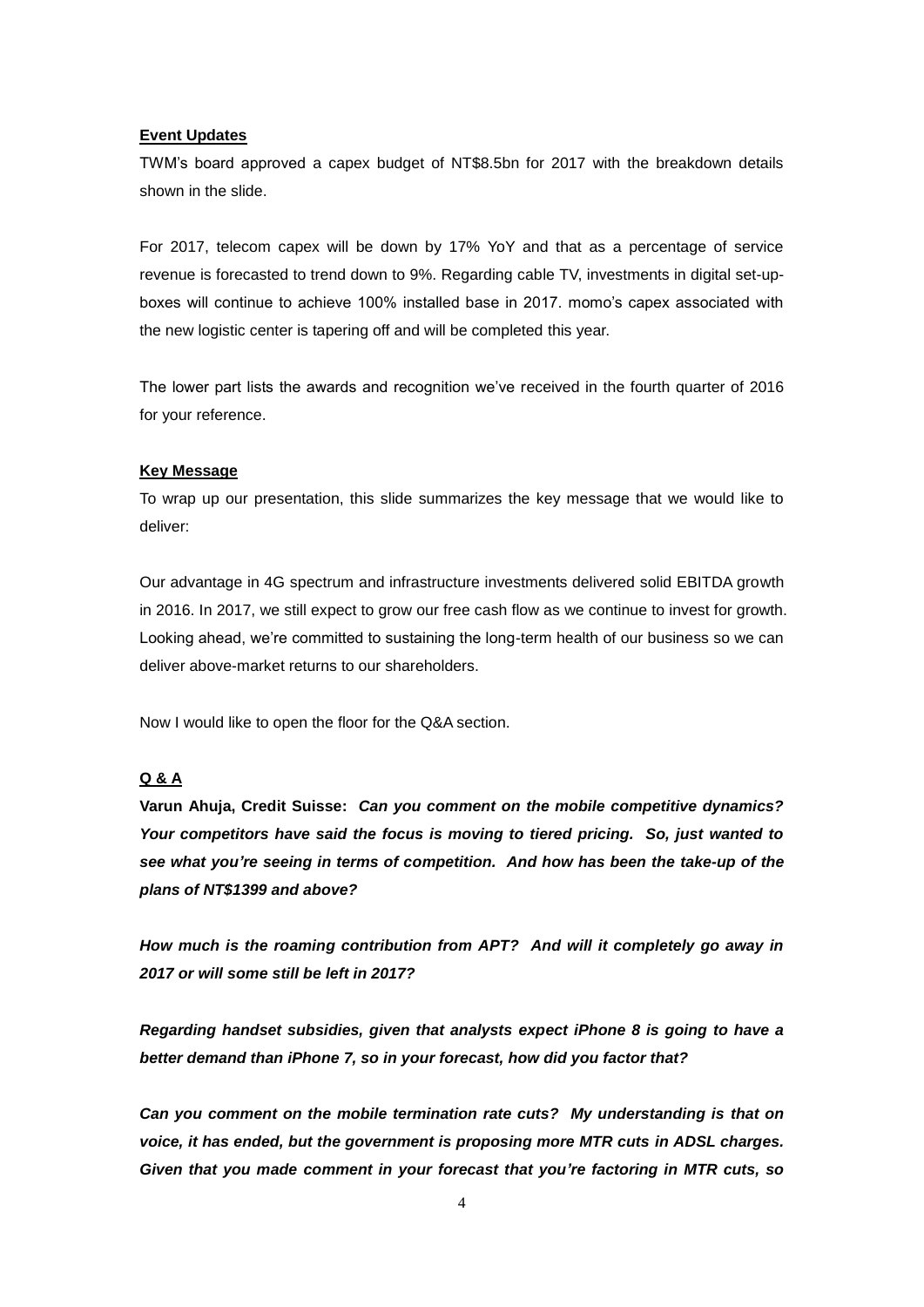#### *just wanted to hear what's the latest status on that?*

## *On spectrum auction, could you comment what is happening on that front and when should we expect that spectrum auction?*

**James:** In 2016, competition was very keen, especially with the Big 3 introducing the NT\$699 unlimited rate plan. I believe in 2017, this kind of cut-throat competition will come to an end. From TWM's standpoint, we would like to stop this as soon as possible.

**Rosie:** On the roaming contribution, it will not go away entirely. But we cannot comment more on that. I would like to share that ex-roaming telecom service revenue for 2017 is forecasted to grow by roughly 1%.

**James:** For the iPhone 8, we view it as a big seller in 4Q of this year. With the iPhone 7, we viewed it as a transitional product and, in fact, it didn't perform very well in 2016 in terms of the number of handsets we sold. In terms of subsidies, we expect it to reduce by 3% this year even if with the iPhone 8. That's mainly due to a significant drop in the mid- to low-end handset subsidies as we believe in 2017 the NT\$699 tariffs will be discontinued. However, given that the iPhone 8 is a high-end handset, the handset subsidies in terms of total amount will increase slightly in 4Q.

Mobile termination rate cut has not yet been officially announced by the NCC. However, we expect the NCC will announce fairly soon. We have already factored it in our 2017 forecast.

**Varun:** *Are you expecting the MTR cut in voice or somewhere else?*

**James:** Voice.

**Rosie:** It's expected to be down from NT\$1.15 to NT\$1.04. It could be a 4-year round cut to reduce it to NT\$0.70 per minute by 2020.

**Varun:** *On the adoption of the NT\$1399-and-above plans, how are you seeing from the ground given that a lot of 4G customers will be up for renewal this year? And its impact on financials?*

**James**: In 2016, the NT\$1399 unlimited rate plan performed quite well. In addition to bundling the plan with high-end handsets, we also bundled it with other electronic devices as substitutes. In 2016, in terms of retention and acquisition, close to 30% of those customers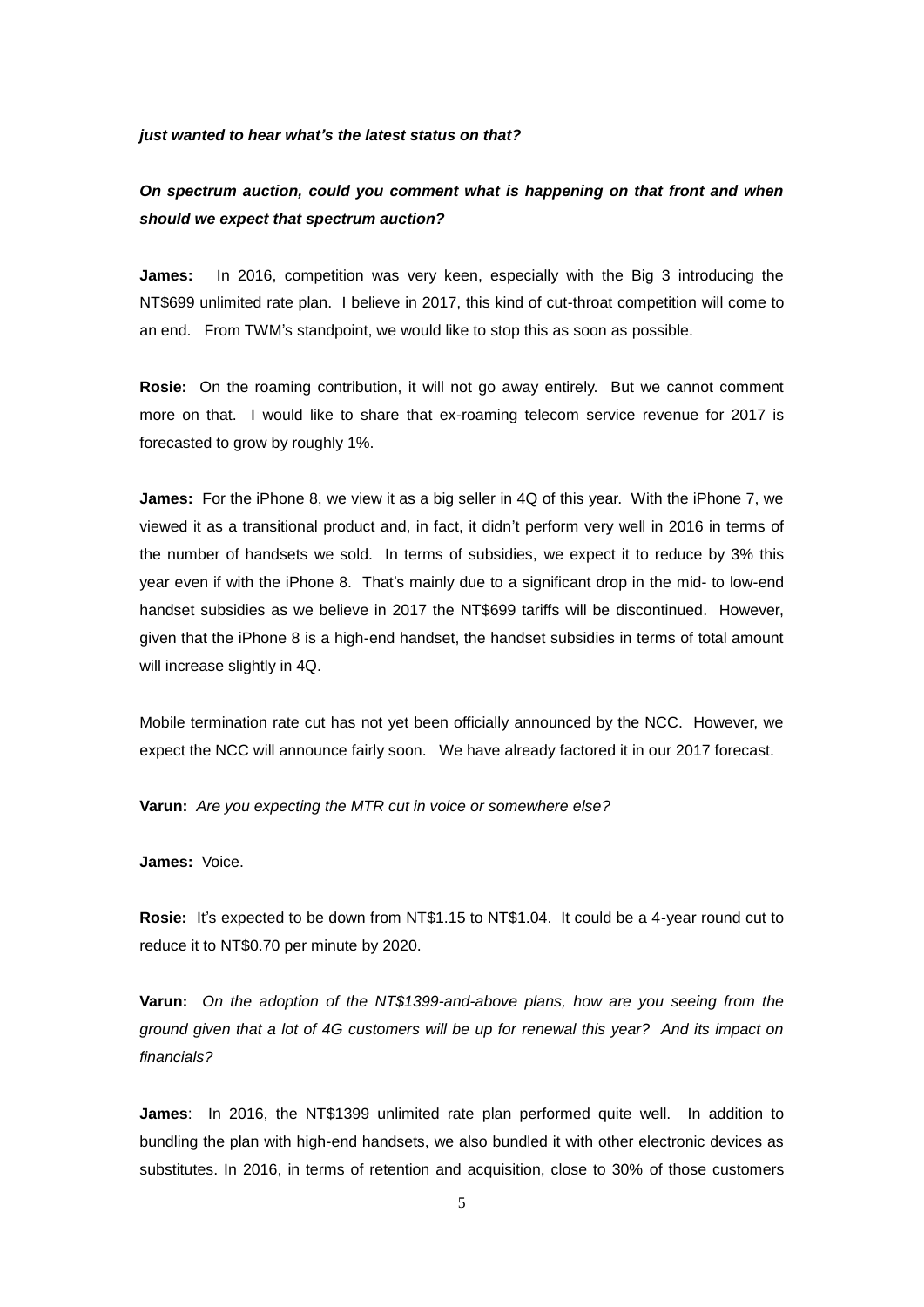chose NT\$1399. So, we are quite encouraged with this outcome.

## **Jack Hsu, Sinopac:** *What is your subscriber target by the end of 2017? What is your strategy in the 2.1GHz spectrum auction?*

**James:** Our projection for the 4G penetration by the end of 2017 will reach 72% for postpaid.

Our strategy for 2.1GHz spectrum auction is that we will go for this spectrum since our 3G services is located there.

**Jack:** *Do you have details about the 2.1GHz spectrum auction regarding when the government will start the bidding?*

**James:** Right now, there is no official announcement yet, but we believe it will be during the 3Q of this year.

**Neale Anderson, HSBC:** *On the cable business, you mentioned higher competition from some of the new entrants in the Taipei area. How long do you expect that to continue for? And, in terms of the impact on margins, do you expect margins in the cable business to return to mid-50s, 53, 54, where it's been in previous years, or do you expect them to come down as a result of that new competition?*

**James:** For the past two years, ever since the government opened up the franchise areas, the competition from the new entrant has been quite keen. Most of the pricing in cable TV has been irrational. And that did affect our cable TV margins a little bit. However, the affected area is only limited to our one SO in the Taipei county area. While the impact in that area was severe, for Taiwan Mobile as a whole, it isn't that significant. But, as Rosie mentioned earlier, we believe this type of competition will end this year, maybe as early as 1Q or 2Q, because we have discovered those new entrants are facing some financial difficulties. We've noticed that, since December of last year, there has been a significant reduction in their marketing activities.

**Neale:** *Regarding the guidance for the other businesses on page 6 of the management report, combined EBITDA for CATV, momo and other businesses is guided to increase by 1% YoY. That reflects a rather cautious forecast for momo given that momo had a good 4Q, thus I was a little surprised it was just 1% for those combined businesses.* 

**Rosie:** Yes, it is a very conservative estimate based on our experience.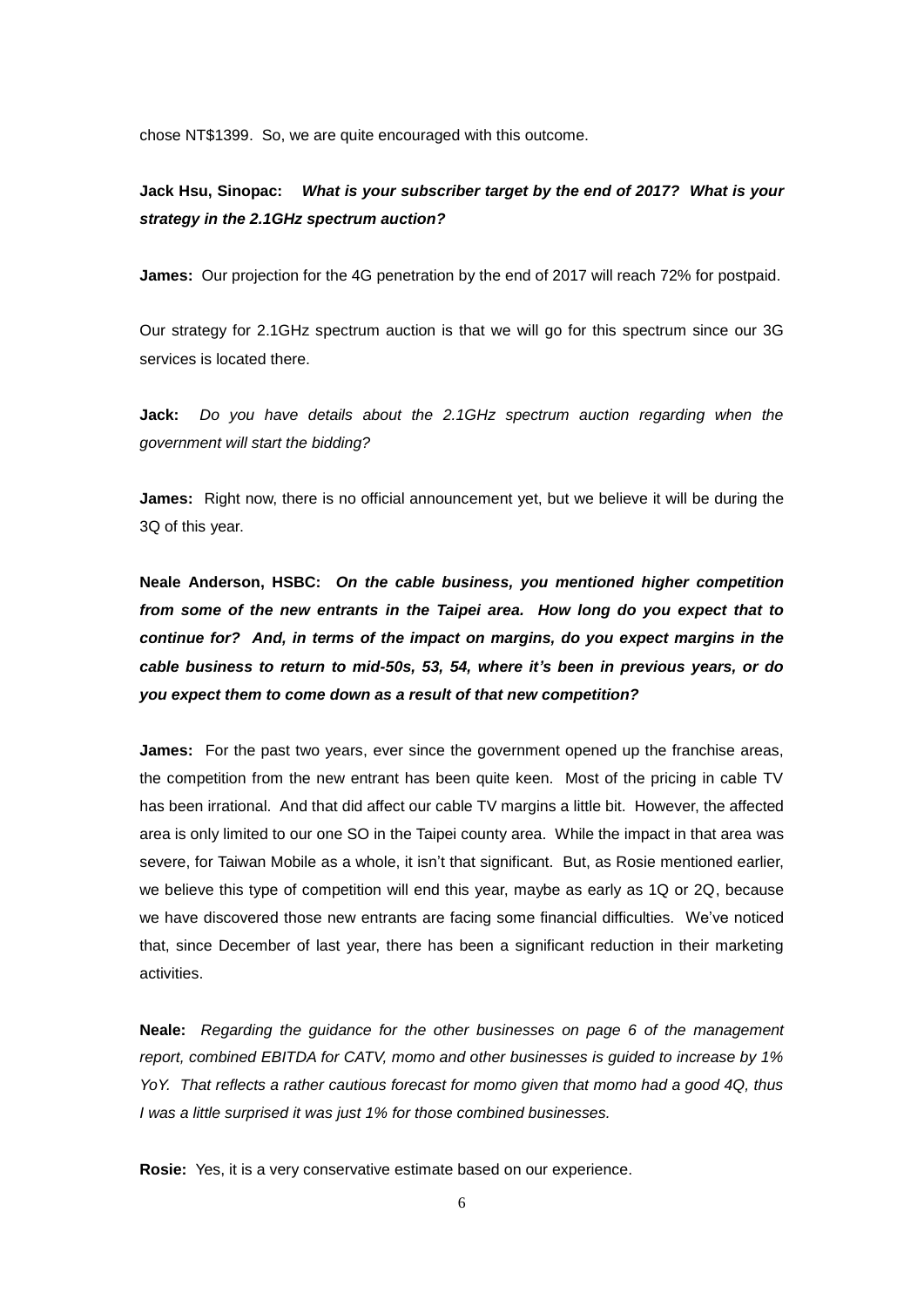**James:** Yes, in fact, this also came up this morning in our Board meeting, but, again, the management team promises it will deliver a much better result than this.

**Neale:** *Regarding the 2.1GHz auction, it seems like you were vindicated for not bidding for the 2.5GHz and 2.6GHz. Any thoughts on what the competition will be like for the 2.1GHz auction? Previously, operators bid for spectrum that was owned by other companies and it didn't work out so well. Do you think it's more likely the companies will bid to renew their current spectrum?*

**James:** It's really hard to say. Currently, there are four operators that offer 3G service on the 2.1GHz spectrum, the Big 3 and Taiwan Star. But APT is quite interested in this spectrum because, like Taiwan Mobile, they did not bid for 2.6GHz FDD. So, it's hard to say, but what I know for sure is Taiwan Mobile will definitely bid on it.

**Rosie:** It also has something to do with the financial condition of each company. For the smaller companies, even though they may want to be disruptive in the bidding process, but given the auction rules we have seen, it will be very risky for them to be too aggressive. So, we don't think it will be as aggressive as before. But let's see how the government will set the rules.

**James:** For the 2.1GHz auction, the government is going to change the rules. They are going to divide the spectrum into small pieces, 5MHz as one unit. So, it will require a different strategy.

#### **Jack Hsu:** *Will you issue the CB in 1Q17?*

**Rosie:** It's already listed.

**Jack:** *Will the dividend policy be the same as 2016?*

**Rosie:** As you know, we are always very committal to a stable dividend policy. It will be decided in April this year. We expect it to be stable.

**Varun:** *Your FCF has been increasing and if you look at your dividends, they have been stuck at NT\$5.6 for the last 3 years. Should we expect to see some increase in dividend payouts given that the FCF has been very strong?*